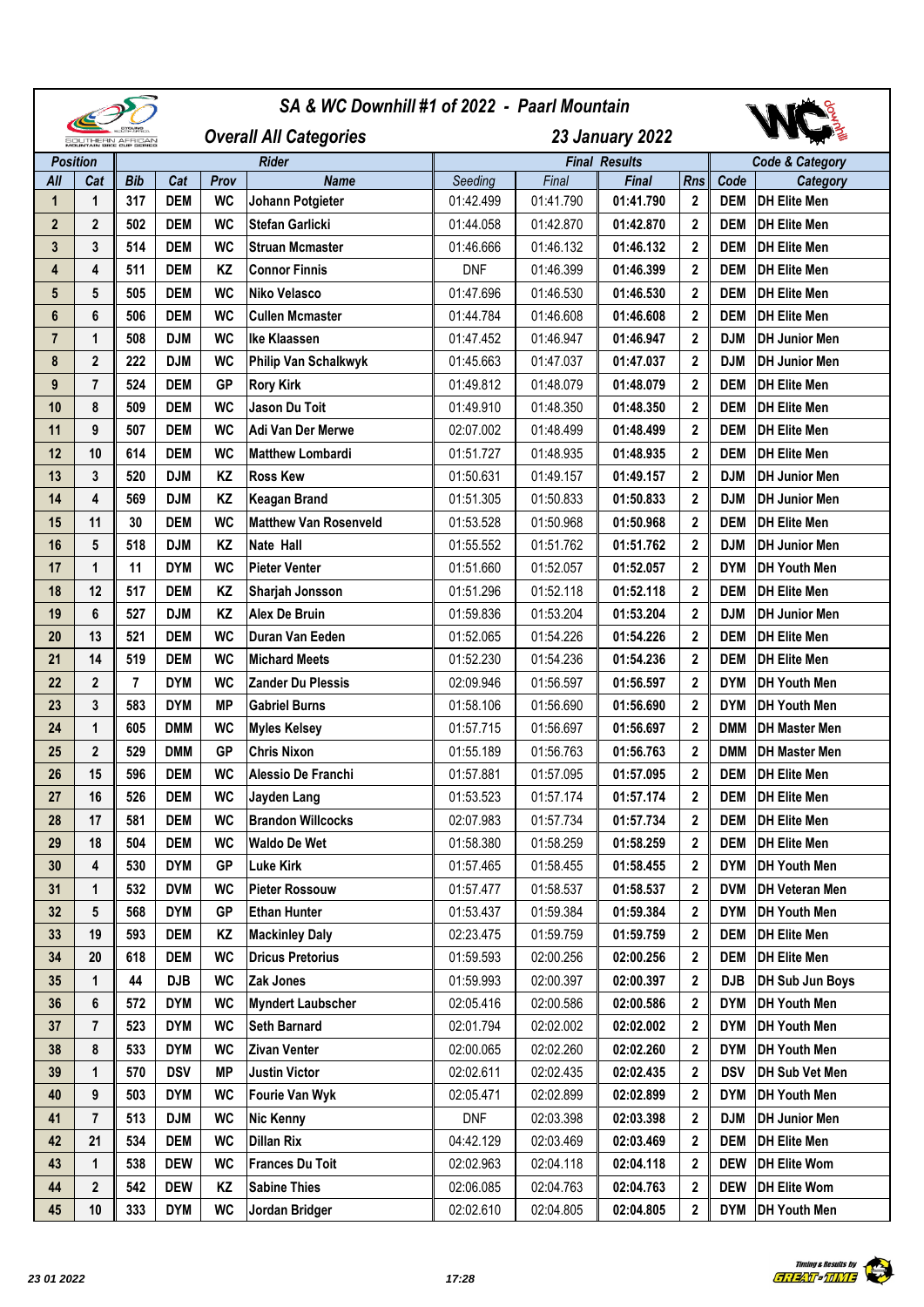|                                              |                |            |            |           | SA & WC Downhill #1 of 2022 - Paarl Mountain |                        |           |                      |                  |            |                            |  |
|----------------------------------------------|----------------|------------|------------|-----------|----------------------------------------------|------------------------|-----------|----------------------|------------------|------------|----------------------------|--|
| SOUTHERN AFRICAN<br>MOUNTAIN BIKE CUP BERIEB |                |            |            |           | <b>Overall All Categories</b>                | <b>23 January 2022</b> |           |                      |                  |            |                            |  |
| <b>Position</b>                              |                |            |            |           | <b>Rider</b>                                 |                        |           | <b>Final Results</b> |                  |            | <b>Code &amp; Category</b> |  |
| All                                          | Cat            | <b>Bib</b> | Cat        | Prov      | <b>Name</b>                                  | Seeding                | Final     | Final                | <b>Rns</b>       | Code       | <b>Category</b>            |  |
| 46                                           | 8              | 547        | <b>DJM</b> | KZ        | <b>Blake Frodsham</b>                        | 02:06.171              | 02:05.058 | 02:05.058            | $\boldsymbol{2}$ | <b>DJM</b> | <b>DH Junior Men</b>       |  |
| 47                                           | $\mathbf{1}$   | 550        | <b>DSB</b> | <b>WC</b> | <b>Jackson Schliemann</b>                    | 02:07.094              | 02:05.241 | 02:05.241            | $\mathbf{2}$     | <b>DSB</b> | <b>DH Sprog Boys</b>       |  |
| 48                                           | $\mathbf{2}$   | 556        | <b>DJB</b> | <b>WC</b> | <b>Xavi Gomes</b>                            | 01:59.771              | 02:05.555 | 02:05.555            | $\mathbf{2}$     | <b>DJB</b> | DH Sub Jun Boys            |  |
| 49                                           | 11             | 574        | <b>DYM</b> | <b>WC</b> | <b>Christian Mocke</b>                       | 02:08.038              | 02:05.968 | 02:05.968            | 2                | <b>DYM</b> | <b>DH Youth Men</b>        |  |
| 50                                           | 12             | 552        | <b>DYM</b> | <b>WC</b> | <b>Josef Blaszkiewicz</b>                    | 02:07.065              | 02:06.809 | 02:06.809            | 2                | <b>DYM</b> | <b>DH Youth Men</b>        |  |
| 51                                           | 13             | 546        | <b>DYM</b> | <b>WC</b> | <b>Leo Ashmole</b>                           | 02:06.117              | 02:06.867 | 02:06.867            | 2                | <b>DYM</b> | <b>DH Youth Men</b>        |  |
| 52                                           | 22             | 610        | <b>DEM</b> | <b>WC</b> | <b>Chris Wolhuter</b>                        | 02:09.533              | 02:07.029 | 02:07.029            | $\mathbf{2}$     | <b>DEM</b> | <b>DH Elite Men</b>        |  |
| 53                                           | 3              | 501        | <b>DMM</b> | <b>WC</b> | <b>Dale Barnard</b>                          | 02:04.997              | 02:07.034 | 02:07.034            | 2                | <b>DMM</b> | <b>DH Master Men</b>       |  |
| 54                                           | 9              | 512        | <b>DJM</b> | <b>WC</b> | <b>Dawid Bekker</b>                          | 02:04.183              | 02:07.114 | 02:07.114            | $\mathbf{2}$     | <b>DJM</b> | <b>DH Junior Men</b>       |  |
| 55                                           | 23             | 541        | <b>DEM</b> | <b>WC</b> | <b>Aaron Ashmole</b>                         | 02:11.013              | 02:07.461 | 02:07.461            | $\mathbf 2$      | <b>DEM</b> | <b>DH Elite Men</b>        |  |
| 56                                           | 14             | 69         | <b>DYM</b> | <b>WC</b> | Alexander Odendaal                           | 02:09.660              | 02:07.564 | 02:07.564            | $\mathbf{2}$     | <b>DYM</b> | <b>DH Youth Men</b>        |  |
| 57                                           | 15             | 516        | <b>DYM</b> | <b>WC</b> | <b>Daniel Fairbrother</b>                    | 02:05.060              | 02:08.203 | 02:08.203            | $\mathbf{2}$     | <b>DYM</b> | <b>DH Youth Men</b>        |  |
| 58                                           | $\overline{2}$ | 124        | <b>DSB</b> | <b>WC</b> | <b>Heiko Basson</b>                          | 02:12.155              | 02:08.279 | 02:08.279            | $\mathbf{2}$     | <b>DSB</b> | <b>DH Sprog Boys</b>       |  |
| 59                                           | 4              | 536        | <b>DMM</b> | KZ        | <b>Alastair Brand</b>                        | 02:10.582              | 02:08.998 | 02:08.998            | $\mathbf 2$      | <b>DMM</b> | <b>DH Master Men</b>       |  |
| 60                                           | 16             | 554        | <b>DYM</b> | <b>WC</b> | <b>Ezra Evans</b>                            | 02:11.395              | 02:09.251 | 02:09.251            | $\mathbf{2}$     | <b>DYM</b> | <b>DH Youth Men</b>        |  |
| 61                                           | 24             | 540        | <b>DEM</b> | <b>WC</b> | <b>Dreyer Botma</b>                          | 02:42.129              | 02:09.379 | 02:09.379            | $\boldsymbol{2}$ | <b>DEM</b> | <b>DH Elite Men</b>        |  |
| 62                                           | 5              | 539        | <b>DMM</b> | <b>WC</b> | <b>Barry Futter</b>                          | 02:12.738              | 02:09.937 | 02:09.937            | $\mathbf{2}$     | <b>DMM</b> | <b>DH Master Men</b>       |  |
| 63                                           | 3              | 544        | <b>DEW</b> | <b>WC</b> | <b>Gina Nixon</b>                            | 02:10.485              | 02:10.659 | 02:10.659            | $\mathbf 2$      | <b>DEW</b> | <b>DH Elite Wom</b>        |  |
| 64                                           | 2              | 537        | <b>DVM</b> | <b>WC</b> | Ivo Kittel                                   | 02:08.691              | 02:11.447 | 02:11.447            | $\mathbf{2}$     | <b>DVM</b> | <b>DH Veteran Men</b>      |  |
| 65                                           | $\mathbf{1}$   | 579        | <b>DYW</b> | <b>GP</b> | Danika Botha                                 | 02:13.019              | 02:11.734 | 02:11.734            | $\mathbf 2$      | <b>DYW</b> | <b>DH Youth Wom</b>        |  |
| 66                                           | 17             | 88         | <b>DYM</b> | <b>WC</b> | <b>Noah Criticos</b>                         | 02:10.078              | 02:11.737 | 02:11.737            | $\mathbf 2$      | <b>DYM</b> | <b>DH Youth Men</b>        |  |
| 67                                           | 18             | 607        | <b>DYM</b> | <b>WC</b> | <b>Ross Swanevelder</b>                      | 02:12.402              | 02:11.888 | 02:11.888            | $\boldsymbol{2}$ | <b>DYM</b> | <b>DH Youth Men</b>        |  |
| 68                                           | 19             | 586        | <b>DYM</b> | <b>WC</b> | <b>Coert Van Sandwyk</b>                     | 02:10.706              | 02:11.942 | 02:11.942            | $\mathbf 2$      | <b>DYM</b> | <b>DH Youth Men</b>        |  |
| 69                                           | 3              | 111        | <b>DSB</b> | <b>WC</b> | <b>William Nelson</b>                        | 02:14.456              | 02:12.014 | 02:12.014            | $\mathbf{2}$     | <b>DSB</b> | <b>DH Sprog Boys</b>       |  |
| 70                                           | 4              | 548        | <b>DEW</b> | <b>WC</b> | Jessi Nixon                                  | 02:09.018              | 02:12.205 | 02:12.205            | $\mathbf{2}$     | <b>DEW</b> | <b>DH Elite Wom</b>        |  |
| 71                                           | 4              | 611        | <b>DSB</b> | <b>WC</b> | <b>Luc Rossouw</b>                           | 02:14.019              | 02:12.840 | 02:12.840            | $\mathbf 2$      | <b>DSB</b> | <b>DH Sprog Boys</b>       |  |
| 72                                           | 20             | 535        | <b>DYM</b> | WC        | <b>Louis Du Plessis</b>                      | 02:14.416              | 02:13.202 | 02:13.202            | 2                | <b>DYM</b> | <b>DH Youth Men</b>        |  |
| 73                                           | 21             | 522        | <b>DYM</b> | <b>WC</b> | <b>Marcel Fourie</b>                         | 02:17.284              | 02:13.516 | 02:13.516            | $\mathbf{2}$     | <b>DYM</b> | <b>DH Youth Men</b>        |  |
| 74                                           | 3              | 549        | <b>DJB</b> | WC        | <b>Jack Schoonraad</b>                       | 02:20.139              | 02:14.762 | 02:14.762            | $\mathbf{2}$     | <b>DJB</b> | DH Sub Jun Boys            |  |
| 75                                           | 25             | 597        | <b>DEM</b> | WC        | <b>Jason Dorfling</b>                        | 02:14.631              | 02:15.120 | 02:15.120            | $\mathbf{2}$     | <b>DEM</b> | <b>DH Elite Men</b>        |  |
| 76                                           | 10             | 601        | <b>DJM</b> | <b>WC</b> | <b>Zak Gulliver</b>                          | 02:05.350              | 02:15.342 | 02:15.342            | $\mathbf{2}$     | <b>DJM</b> | <b>DH Junior Men</b>       |  |
| 77                                           | 22             | 557        | <b>DYM</b> | <b>GP</b> | <b>Reagan Bristow Gomes</b>                  | 02:14.862              | 02:16.812 | 02:16.812            | 2                | <b>DYM</b> | <b>DH Youth Men</b>        |  |
| 78                                           | 23             | 553        | <b>DYM</b> | WC        | <b>Scott Meredith</b>                        | 02:17.037              | 02:17.422 | 02:17.422            | 2                | <b>DYM</b> | <b>DH Youth Men</b>        |  |
| 79                                           | 24             | 528        | <b>DYM</b> | <b>WC</b> | <b>Noah Fourie</b>                           | 02:25.290              | 02:18.283 | 02:18.283            | 2                | <b>DYM</b> | <b>DH Youth Men</b>        |  |
| 80                                           | 4              | 617        | <b>DJB</b> | WC        | <b>Hector Hewetson</b>                       | 02:22.732              | 02:22.165 | 02:22.165            | $\boldsymbol{2}$ | <b>DJB</b> | DH Sub Jun Boys            |  |
| 81                                           | 5              | 565        | <b>DSB</b> | WC        | Jonah Gray                                   | 02:19.698              | 02:22.300 | 02:22.300            | 2                | <b>DSB</b> | <b>DH Sprog Boys</b>       |  |
| 82                                           | 5              | 616        | <b>DJB</b> | WC        | <b>Keagan Ballard</b>                        | 02:25.304              | 02:22.513 | 02:22.513            | 2                | <b>DJB</b> | DH Sub Jun Boys            |  |
| 83                                           | 26             | 603        | <b>DEM</b> | WC        | Luca Hewitson                                | 02:22.093              | 02:22.619 | 02:22.619            | 2                | <b>DEM</b> | <b>DH Elite Men</b>        |  |
| 84                                           | 3              | 571        | <b>DVM</b> | <b>WC</b> | <b>Gareth Jones</b>                          | 02:21.150              | 02:22.705 | 02:22.705            | $\mathbf 2$      | <b>DVM</b> | <b>DH Veteran Men</b>      |  |
| 85                                           | 6              | 564        | <b>DJB</b> | <b>GP</b> | Jadon Hunter                                 | 02:24.708              | 02:23.626 | 02:23.626            | $\mathbf 2$      | <b>DJB</b> | DH Sub Jun Boys            |  |
| 86                                           | 7              | 578        | <b>DJB</b> | KZ        | <b>Daniel Uys</b>                            | 02:15.088              | 02:23.972 | 02:23.972            | $\mathbf 2$      | <b>DJB</b> | DH Sub Jun Boys            |  |
| 87                                           | 25             | 577        | <b>DYM</b> | <b>GP</b> | <b>Connor Taylor</b>                         | 02:14.755              | 02:24.323 | 02:24.323            | 2                | <b>DYM</b> | <b>DH Youth Men</b>        |  |
| 88                                           | 26             | 575        | <b>DYM</b> | WC        | Christopher Jansen Van Rensbur               | 02:28.716              | 02:25.602 | 02:25.602            | 2                | <b>DYM</b> | <b>DH Youth Men</b>        |  |
| 89                                           | 27             | 559        | <b>DYM</b> | <b>WC</b> | Pierre Grobbelaar                            | 02:29.805              | 02:25.684 | 02:25.684            | 2                | <b>DYM</b> | <b>DH Youth Men</b>        |  |
| 90                                           | 6              | 560        | <b>DSB</b> | WC        | <b>Maxime Menage</b>                         | 02:27.639              | 02:25.750 | 02:25.750            | $\mathbf{2}$     | <b>DSB</b> | <b>DH Sprog Boys</b>       |  |